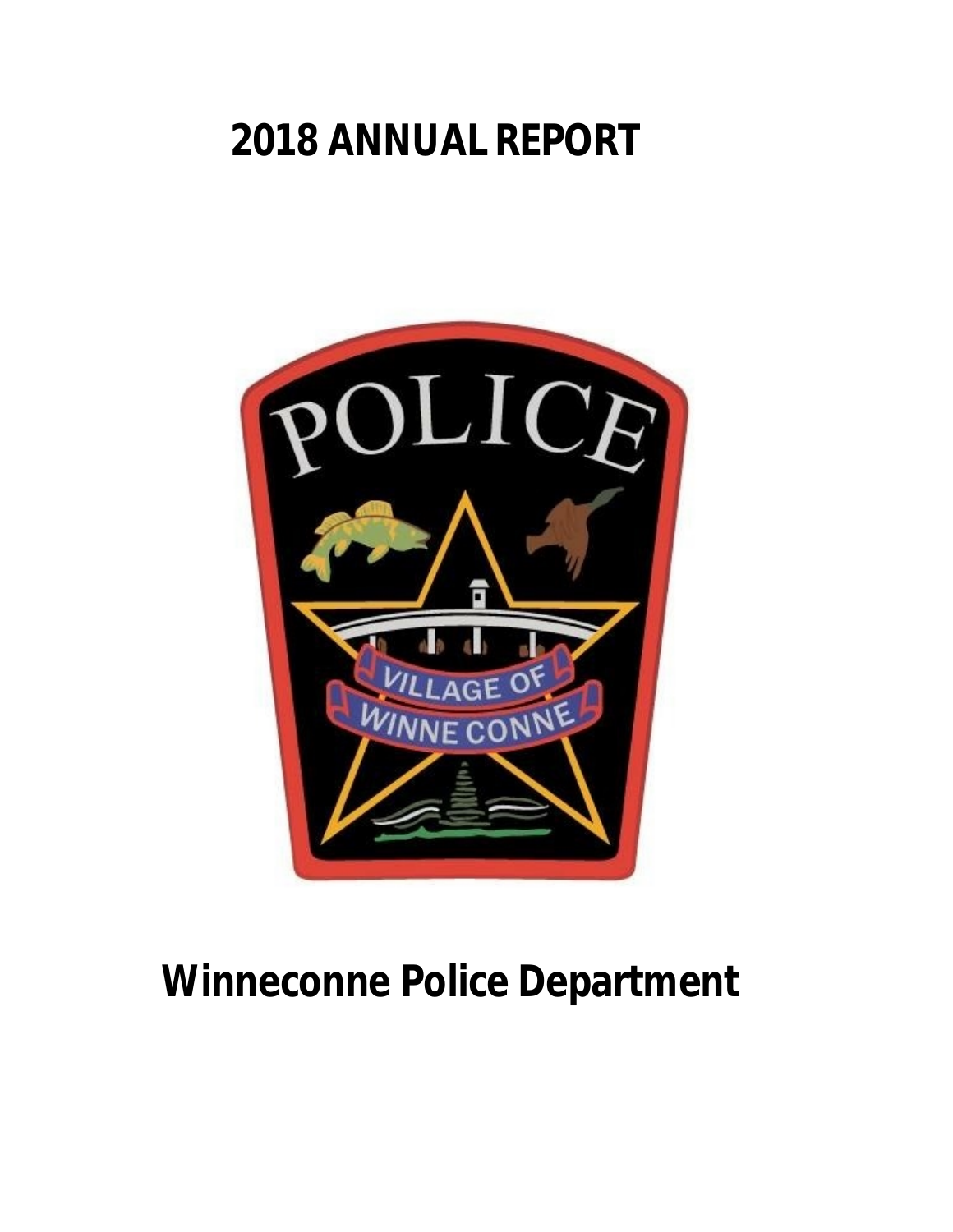# **Community**



Helping our local entrepreneurs



Reading at the Elementary School



Helping wrap presents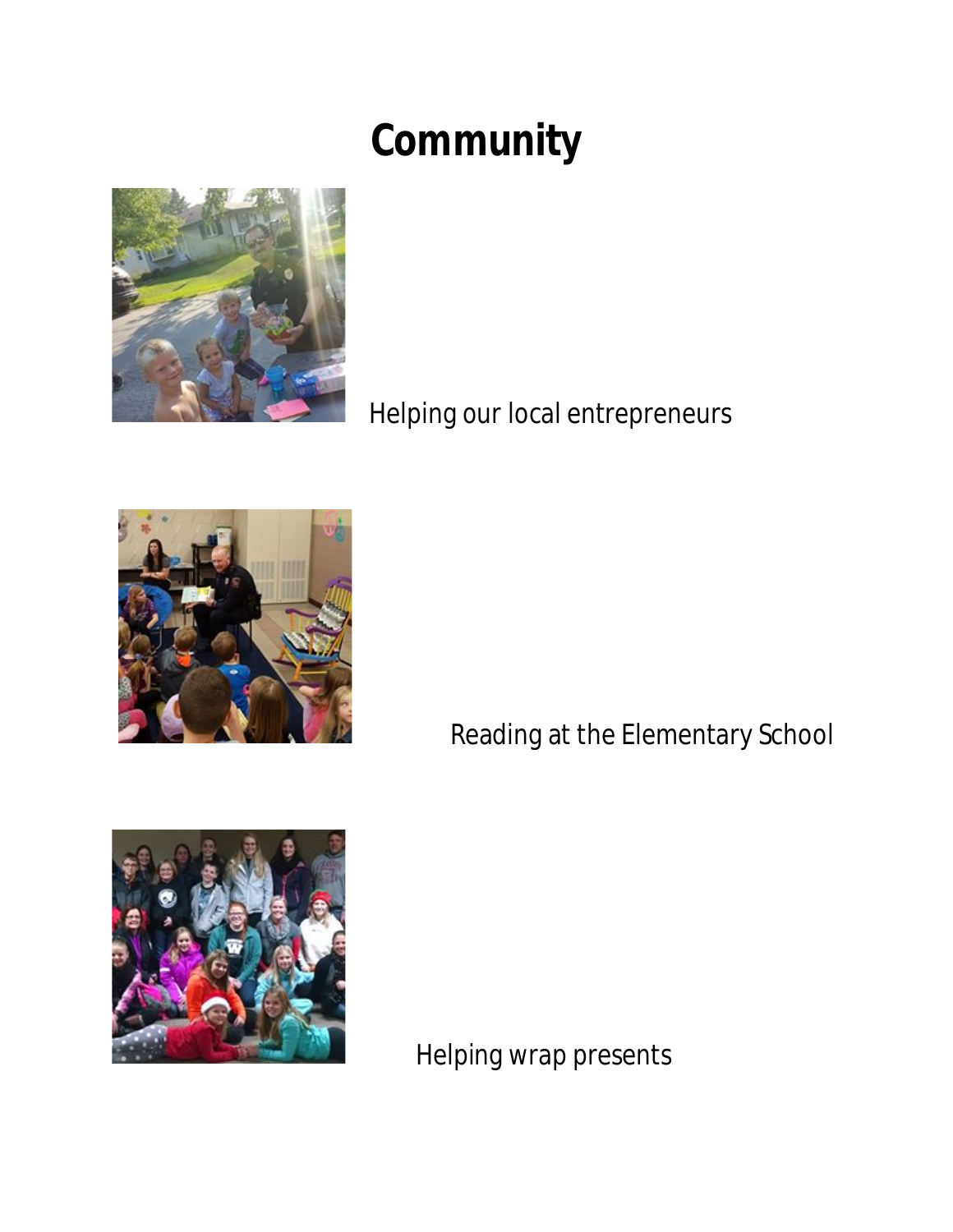# **Department Staff**

**Chief of Police Paul Olson Lieutenant Ben Sauriol**

#### **Police Secretary/Court Clerk Tiffany Zarling**

### **Full Time Officers**

#### **Officer Ben Honer**

Firearms, Taser, Court Officer, FTO, Juvenile

#### **Officer Kyle Sorensen**

Equipment, cameras, squads, FTO

#### **Officer Adam Kelm**

FTO, Elderly

#### **Part time Officers**

**Officer Thomas Abendroth**

**Officer Pete Thelen**

**Officer Brandon Rode**

**Officer Andy Schroeder**

**Officer Jarred Studinski**

**Officer Anthony Staffeld**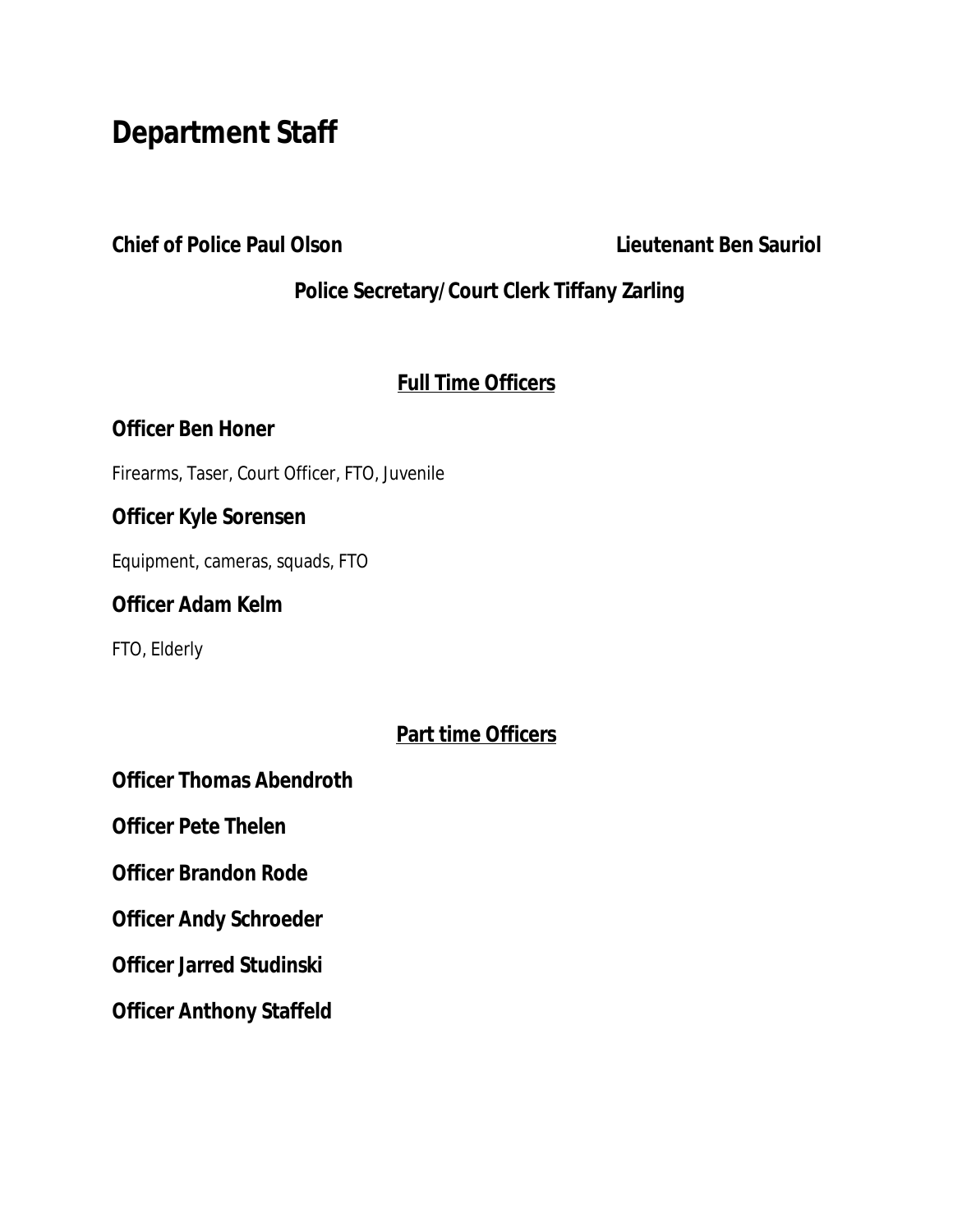## **2018 Training**

Each year the Department of Training and Standards requires each officer to have 24 hours of training. Of this, 24 hours each officer is required to have firearms training certification once a year and Emergency Vehicle operations every other year. We have firearms training twice a year. Lt. Sauriol will be attending emergency vehicle operations instructor training so we will be able to train in house. This will be a cost savings. Officer Honer is our firearms instructor and we do all firearms training in house. In January we hold our Department meeting. At this meeting we will review 2018 statistics and training. We will also look at our goals and training for 2019. In 2018 we sent Officer Sorensen to Field Training Officer school. We do a fair amount of training of new officers as we cycle through them. Typically, we train each new officer approximately 100 hours to get them on their own. Through LEXIPOL our officers review policies and take a quiz on these policies monthly. This gives each officer one to two hours of training per month.

### **2018 Roster Changes**

This past year has produced many roster changes for us at the Part time position. We continue to lose part time officers to full time positions on other Departments. I did send one of our Part time officers to the recruit academy. This was paid for by the State. By doing this I can have this Part time officer sign an agreement requiring them to stay for an extended period. It is very difficult for new officers to send themselves through the academy. They get accepted much quicker if an agency sponsors them. This will at least temporarily hold the officers on our Department. The negative to this is we lose their service for 17 weeks while they attend the academy. We will continue with this practice in 2019.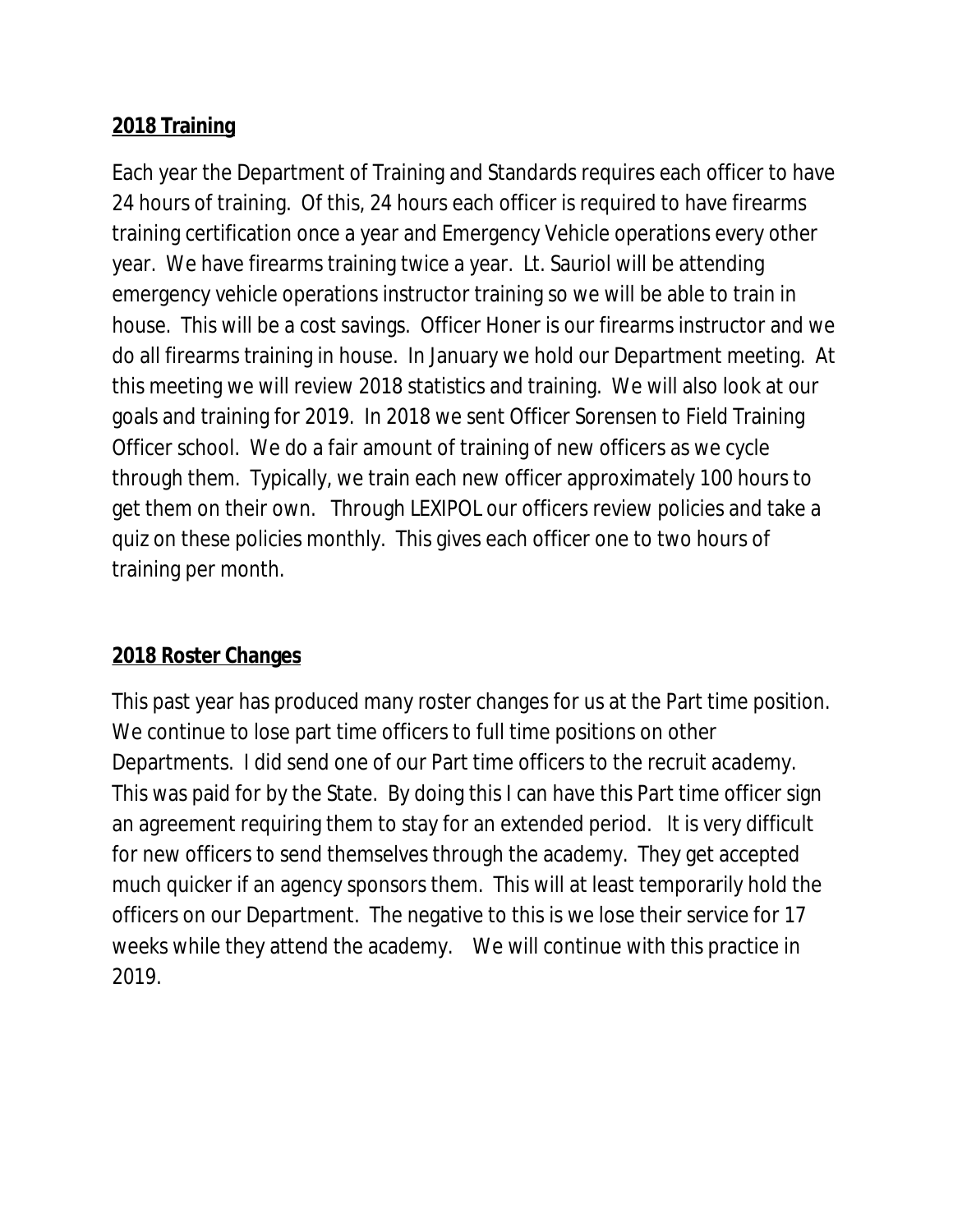### **2018 Statistics**

Incident numbers are when an officer is assigned or puts themselves on any incident that the CAD (Computer Aided Dispatch) will allow. The most common incidents that our officers put out on are Building Security which is when officers check buildings for damage, open doors, unlawful entry, etc. In 2018 we had 1365 incident numbers assigned which was an increase of about 300 from 2017.

With the construction in 2018 we had a sizeable increase in traffic stops. An overall increase of over 400 stops from 2017. This also led to a much heavier case load in our Municipal Court. In 2017 we had a record high of 271 cases and in 2018 we had 470. I do not expect those numbers to be that high in 2019. The accidents for 2018 were at 51 where 2017's was at 45.

We made it a point to see that our ordinances were followed. In 2017 we had 239 Ordinance issues where in 2018 we had 315. We also increased our Community Policing and Building Security in 2018. Community Policing numbers were 2018 compared to 1146 in 2017. Building Security was at 9332 compared to 6437 in 2017. Being very proactive in Ordinance enforcement, Community Policing and Building Security will reduce the amount of criminal activity as it relates to property crime (burglary, damage and theft).

Our calls to the school were 209 incidents from Jan-Dec 2018. We spent a total of 123 hours handling these calls. The time that is spent doing reports, following up or in court is not counted in the total number of hours. In 2017 we had 182 incidents with 85.99 hours spent on those incidents from January to December. I believe the increase in the calls to the school directly relate to the growing student population.

In 2018 we were proactive in drug enforcement as well. We decreased the overall incidents/arrests for drug related issues from 24 to 13. We believe that drugs will never go away but actively enforcing our drug laws has a positive effect on the community.